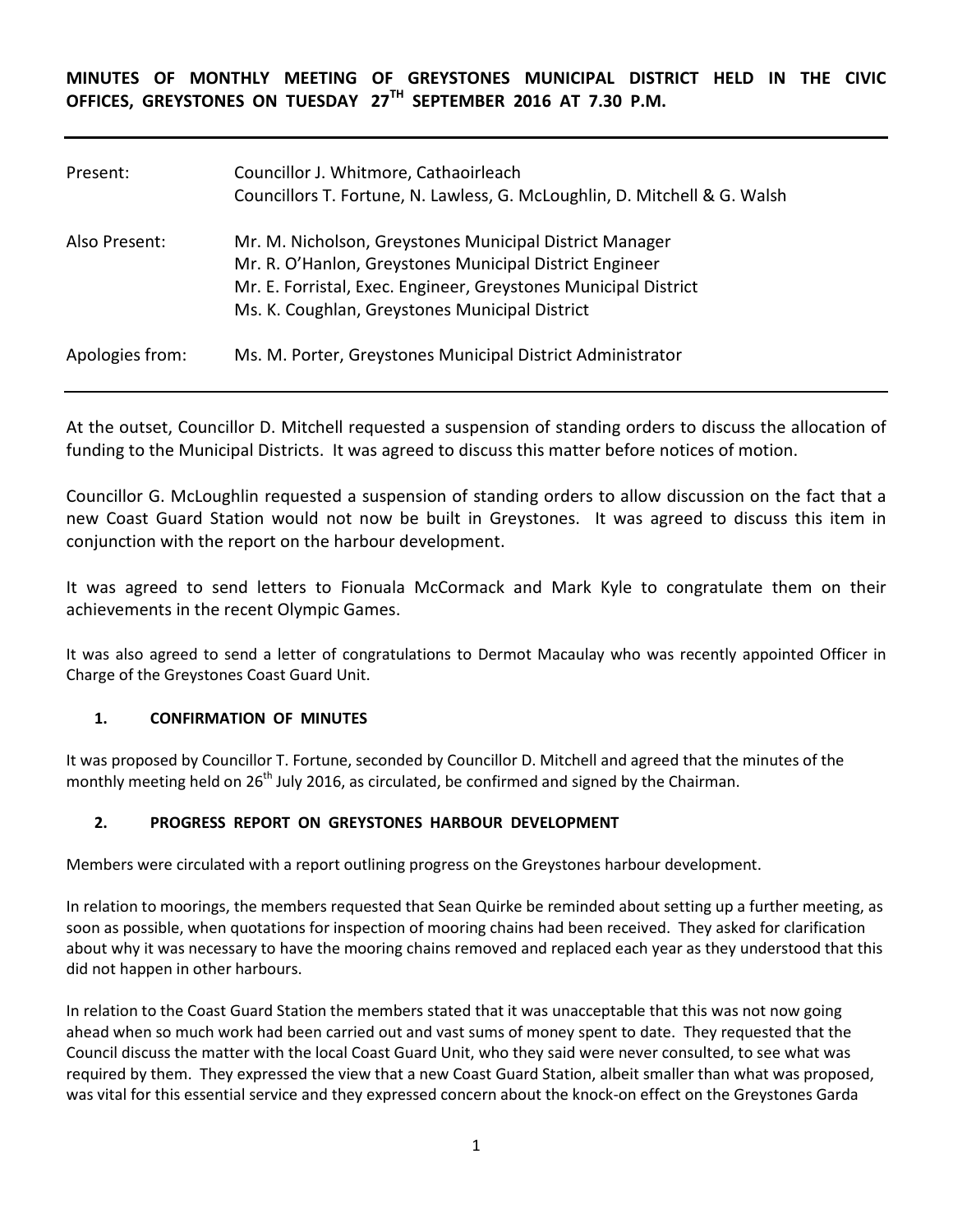Station who had proposed to extend into the existing Coast Guard building. They suggested that a meeting with representatives from the OPW should be arranged and that the five local TDs should be asked to intervene.

The members agreed to seek a suspension of standing orders at the County Council meeting on 3<sup>rd</sup> October 2016 to have this matter discussed in detail.

# **3. 2016 SCHEDULE OF MUNICIPAL DISTRICT WORKS FUNDING**

Members were given an update on expenditure to date and advised that the balance of the Public Realm Project fund amounting to circa €49,000 was earmarked for toilet facilities at the harbour.

It was pointed out by the members that it was not now intended to purchase banners/flags for the railway station area this year and it was suggested that the funding should be used for a clean-up of the roundabouts on the Charlesland Road instead. The District Engineer pointed out that it was not intended that discretionary funds should be used for maintenance works. He suggested that the Council could look at seeking sponsorship of the roundabouts for next season.

Following discussion it was agreed that members would submit proposals for allocation of the balance of the Arts Programme funding in the sum of €10,500 prior to the October meeting.

# **4. REPORT FROM GREYSTONES MUNICIPAL DISTRICT ENGINEER**

A report outlining works carried out in the district had been circulated to the members and the District Engineer answered queries from the members in relation to same.

Following discussion it was agreed to refer the following items to Wicklow County Council for attention:

- 1. Repair/removal of ramps especially those at Kilcoole NS, Crow Abbey/Burnaby Heights, Church Lane and Mill Road
- 2. Repair of pothole on ramp at Mill Road
- 3. Flooding at Holywell, Kilcoole
- 4. Prioritising of footpaths at Applewood Heights for works next year
- 5. Gulley clearing in Delgany village
- 6. Flooding issue at Kilcoole Road/Farrankelly dual carriageway roundabout

### **5. ARRANGEMENTS FOR CHRISTMAS LIGHTS IN GREYSTONES**

Members were notified of the outcome of a recent meeting with Ross McParland and the Happy Pear (Conor Kirwan) in relation to Christmas Lights in the town this year. Following discussion it was agreed that the Community Affairs Committee would meet shortly with other business representatives who had expressed an interest in helping out, and revert back to the members following that meeting. It was pointed out that the Christmas Lights switch on would take place on Saturday  $26^{th}$  November 2016 at 4.00 p.m.

### **ALLOCATION OF FUNDING TO MUNICIPAL DISTRICTS**

Councillor D. Mitchell had circulated the members with a comprehensive breakdown of figures in relation to the allocation of funding to all the Municipal Districts. The figures showed that the Greystones Municipal District fared very badly in relation to the other Districts across all levels.

In reply to a suggestion that a certain percentage of development levies should be set aside for the District in which they were generated, the District Manager pointed out that this would require a change in the Development Levy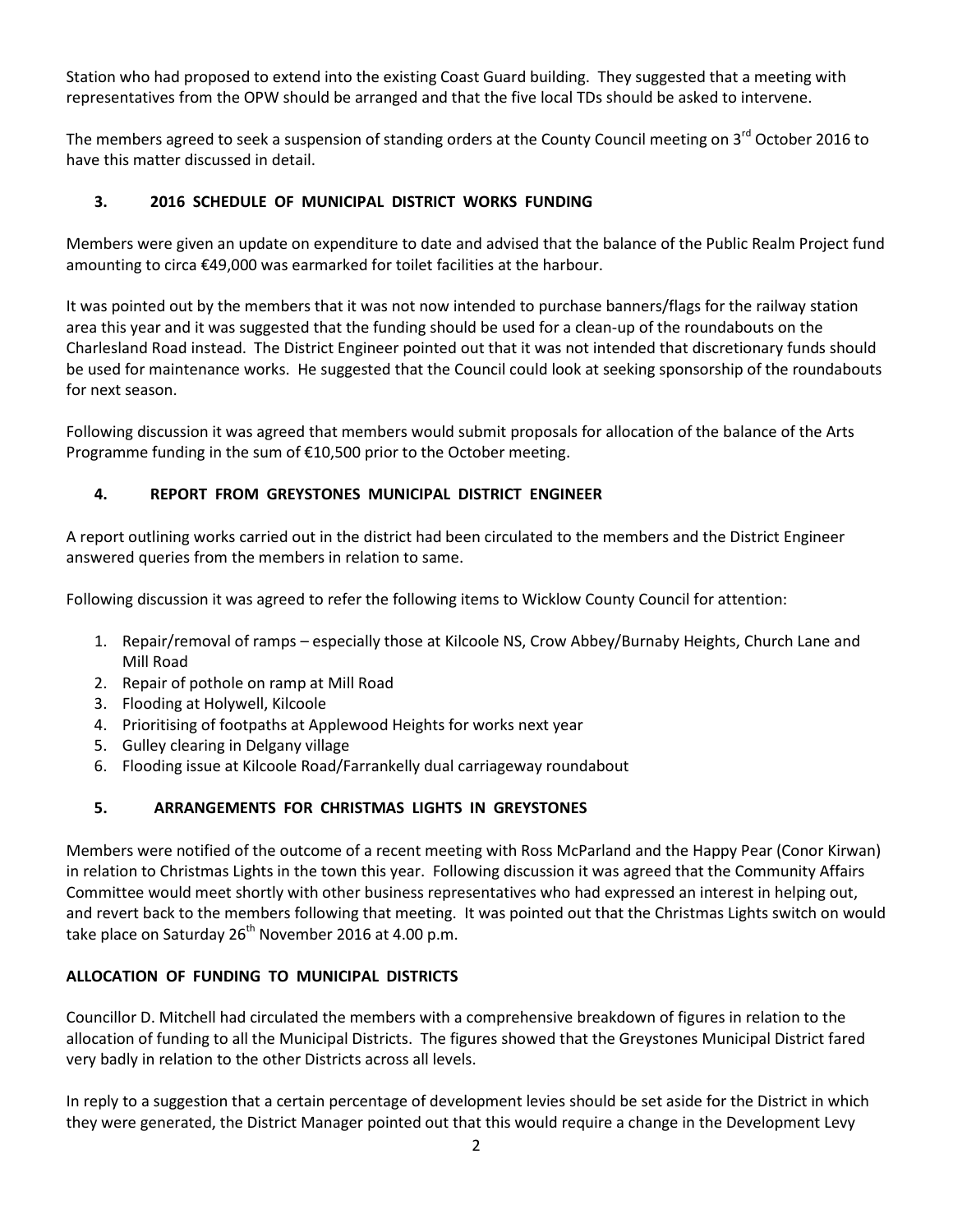Scheme at County Council level. He pointed out that any additional funding allocated to the Greystones Municipal District would have to be at the expense of another Municipal District.

Members stated that the bulk of Local Property Tax in Wicklow was collected in the Bray and Greystones areas, but that this was not reflected in the allocation of funding and they outlined the need to have projects, especially roads projects, completed in the Greystones District. Members stated that they would not vote in favour of County Council budgets if this anomaly was not rectified.

Following discussion it was agreed that the District Manager would set up a meeting with officials from the Finance Section before the County Council meeting on Monday  $3<sup>rd</sup>$  October to discuss this matter in more detail.

### **6. NOTICES OF MOTION:**

(a) Motion in the name of Councillor J. Whitmore:

"That the Council examine the possibility of purchasing the site at Fairfield Park for the purposes of building social housing, and that an update be provided on the proposed sale of the 1 acre of council land adjoining Fairfield Park".

The members were advised of the contents of a report received from Wicklow County Council in relation to this motion.

Following discussion, the District Manager agreed to arrange a meeting with officials from the Housing Section in County Buildings prior to the County Council meeting on 3<sup>rd</sup> October to discuss this matter in more detail.

(b) Motion in the name of Councillor J. Whitmore:

"That the Council review the life guard huts to ensure that they are located in the most appropriate locations along the beach. This is necessary due to changes in the beach topography and popularity in swimming spots over the past number of years".

The District Engineer stated that the Lifeguards operated on the designated swimming area of the Blue Flag beach. He pointed out that people could swim at other areas and that not all designated swimming areas needed or had a Lifeguard.

It was agreed to defer the following notices of motion to the October meeting in order to discuss some urgent correspondence received:

(c) Motion in the name of Councillor J. Whitmore:

"That the Council review Church Lane, Greystones to ensure both pedestrian and driver safety, including the condition of the ramps and potholes, ensuring that hedgerows at the top are cut back to allow access to the path, the possibility of putting double yellow lines the length of the lane (one side only), and installing a yellow-box at the entrance to the R761".

(d) Motion in the names of Councillors G. McLoughlin & D. Mitchell:

"That Wicklow County Council places a bin beside the bus stop in front of the Farrankelly estate on Mill Road".

(e) Motion in the names of Councillors G. McLoughlin & D. Mitchell:

"That Wicklow County Council either remove or gets the Charlesland Management Company to remove the waste that is dumped into the river (fridge, sofa etc) between Burnaby Lawns and Charlesland Wood".

(f) Motion in the names of Councillors D. Mitchell & G. McLoughlin:

"When will the road surface at Blacklion be improved and is some issue of surface water drainage holding repairs up".